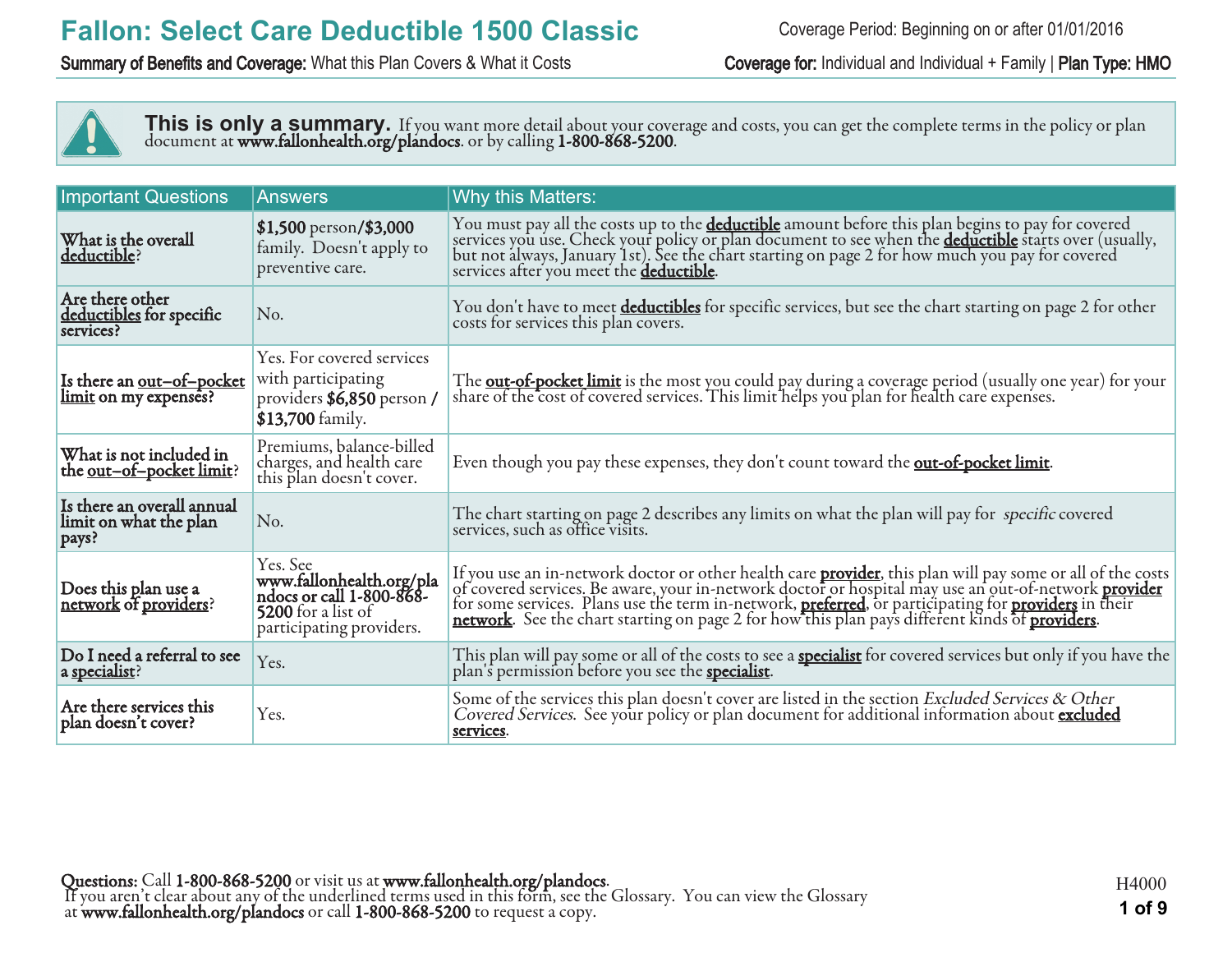#### Summary of Benefits and Coverage: What this Plan Covers & What it Costs Coverage for: Individual and Individual + Family | Plan Type: HMO

Coverage Period: Beginning on or after 01/01/2016

- Co-payments are fixed dollar amounts (for example, \$15) you pay for covered health care, usually when you receive the service.
- Co-insurance is your share of the costs of a covered service, calculated as a percent of the allowed amount for the service. For example, if the plan's <mark>allowed amount</mark> for an overnight hospital stay is \$1,000, your <u>co-insurance</u> payment of 20% would be \$200. This may change if you haven't met your <u>deductible</u>.
- The amount the plan pays for covered services is based on the **allowed amount**. If an out-of-network <mark>provider</mark> charges more than the **allowed amount**, you may have to pay the difference. For example, if an out-of-network hospital charges \$1,500 for an overnight stay and the allowed amount is \$1,000, you may have to pay the \$500 difference. (This is called balance billing.)
- This plan may encourage you to use in-network **providers** by charging you lower **deductibles**, co-payments and co-insurance amounts.

| <b>Common Medical</b><br>Event                                      | <b>Services You May Need</b>                        | <b>Your Cost if</b><br>You Use an In-<br><b>Network</b><br><b>Provider</b>                                        | <b>Your Cost If</b><br>You Use an<br>Out-of-<br><b>Network</b><br><b>Provider</b> | <b>Limitations &amp; Exceptions</b>                                                                                                   |
|---------------------------------------------------------------------|-----------------------------------------------------|-------------------------------------------------------------------------------------------------------------------|-----------------------------------------------------------------------------------|---------------------------------------------------------------------------------------------------------------------------------------|
|                                                                     | Primary care visit to treat an<br>injury or illness | \$25 co-pay/visit                                                                                                 | Not covered                                                                       |                                                                                                                                       |
|                                                                     | Specialist visit                                    | $$40$ co-pay/visit                                                                                                | Not covered                                                                       | Referral and preauthorization required for certain covered<br>services.                                                               |
| If you visit a health<br>care <u>provider's</u> office<br>or clinic | Other practitioner office visit                     | \$25 co-pay/visit<br>with your PCP<br>and certain other<br>providers; $$40$ co-<br>pay/visit with a<br>specialist | Not covered                                                                       | Chiropractic care limited to 12 visits per benefit period.<br>Referral and preauthorization required for certain covered<br>services. |
|                                                                     | Preventive<br>care/screening/immunization           | No charge                                                                                                         | Not covered                                                                       |                                                                                                                                       |
|                                                                     | Diagnostic test (x-ray, blood<br>work               | No charge                                                                                                         | Not covered                                                                       | Your deductible applies to x-ray services.                                                                                            |
| If you have a test                                                  | Imaging (CT/PET scans,<br>MRIs)                     | Deductible                                                                                                        | Not covered                                                                       | Referral and preauthorization required for certain covered<br>services.                                                               |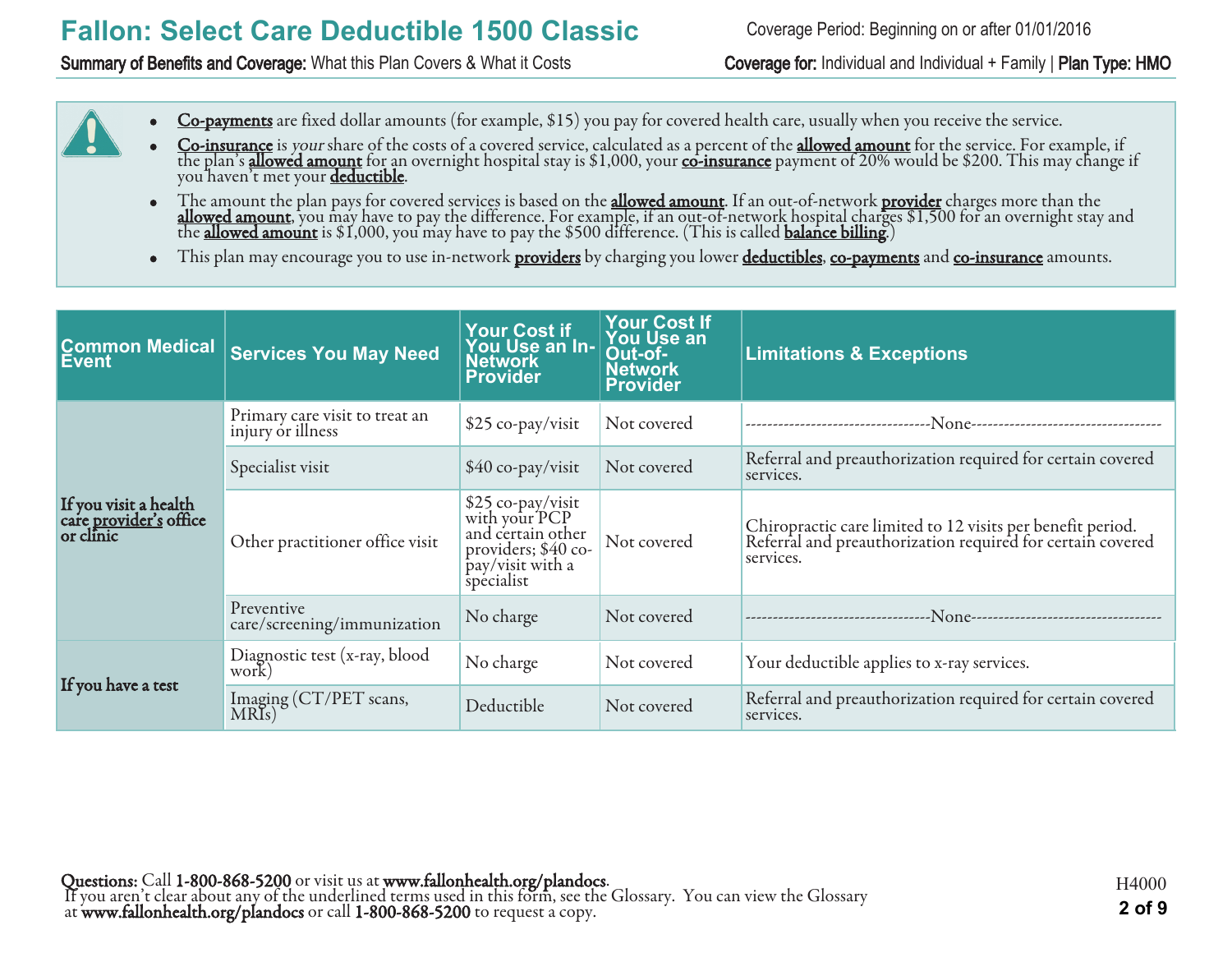Summary of Benefits and Coverage: What this Plan Covers & What it Costs Coverage for: Individual and Individual + Family | Plan Type: HMO

Coverage Period: Beginning on or after 01/01/2016

| <b>Common Medical</b><br><b>Event</b>                                                                      | <b>Services You May Need</b>                      | <b>Your Cost if</b><br>You Use an In-<br><b>Network</b><br><b>Provider</b>                                                   | <b>Your Cost If</b><br>You Use an<br>Out-of-<br><b>Network</b><br>Provider | <b>Limitations &amp; Exceptions</b>                                                                                                  |
|------------------------------------------------------------------------------------------------------------|---------------------------------------------------|------------------------------------------------------------------------------------------------------------------------------|----------------------------------------------------------------------------|--------------------------------------------------------------------------------------------------------------------------------------|
|                                                                                                            | Tier 1 plus Mail Order                            | \$5 copay/<br>prescription<br>tretail and<br>emergency); \$10<br>$\text{copay}/$<br>prescription (mail<br>order)             | $$5$ copay/<br>prescription<br>(emergency only)                            | Retail covers up to a 30-day supply; Emergency services<br>covers up to a 14-day supply; Mail order covers up to a 90<br>day supply. |
| If you need drugs to<br>treat your illness or                                                              | Tier 2 plus Mail Order                            | $$20$ copay/<br>prescription<br>tretail and<br>emergency); \$40<br>$\text{copay}/$<br>prescription (mail<br>order)           | $$20$ copay/<br>prescription<br>(emergency only)                           | Retail covers up to a 30-day supply; Emergency services<br>covers up to a 14-day supply; Mail order covers up to a 90<br>day supply. |
| More information<br>about <b>prescription</b><br>drug coverage is<br>available at<br>www.fallonhealth.org. | Tier 3 plus Mail Order                            | $$40$ copay/<br>prescription<br>tretail and<br>emergency); \$80<br>$\text{copay}/$<br>prescription (mail<br>order)           | $$40$ copay/<br>prescription<br>(emergency only)                           | Retail covers up to a 30-day supply; Emergency services<br>covers up to a 14-day supply; Mail order covers up to a 90<br>day supply. |
|                                                                                                            | Tier 4 plus Mail Order                            | $$75$ copay/<br>prescription<br>(retail and<br>emergency); \$225<br>$\text{copay}/$<br>prescription (mail<br>$\alpha$ order) | $$75$ copay/<br>prescription<br>(emergency only)                           | Retail covers up to a 30-day supply; Emergency services<br>covers up to a 14-day supply; Mail order covers up to a 90<br>day supply. |
| If you have outpatient                                                                                     | Facility fee (e.g., ambulatory<br>surgery center) | Deductible                                                                                                                   | Not covered                                                                | Referral and preauthorization required for certain covered<br>services.                                                              |
| surgery                                                                                                    | Physician/surgeon fees                            | Deductible                                                                                                                   | Not covered                                                                | Referral and preauthorization required for certain covered<br>services.                                                              |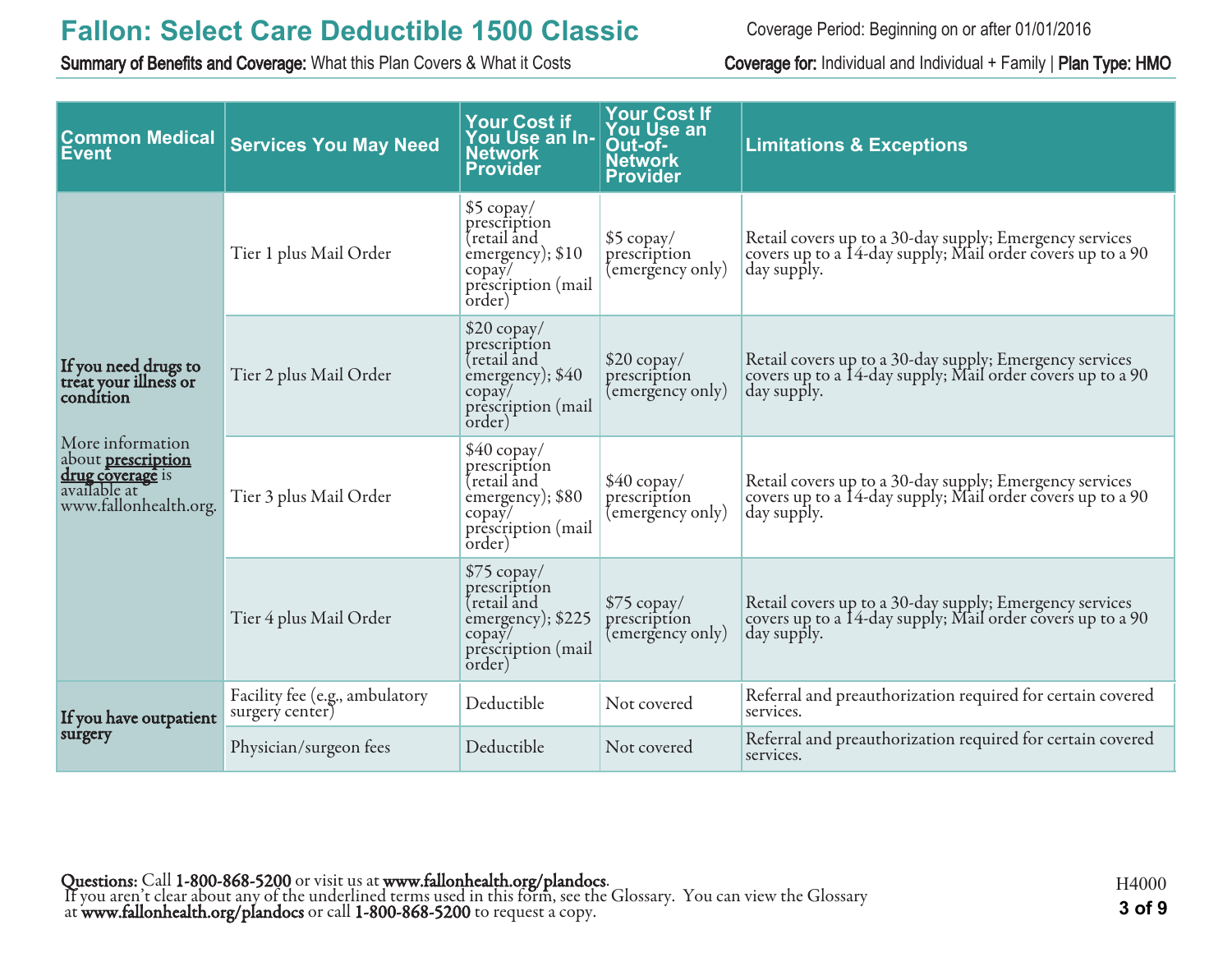Summary of Benefits and Coverage: What this Plan Covers & What it Costs Coverage for: Individual and Individual + Family | Plan Type: HMO

Coverage Period: Beginning on or after 01/01/2016

| <b>Common Medical</b><br><b>Event</b>      | <b>Services You May Need</b>                           | <b>Your Cost if</b><br>You Use an In-<br><b>Network</b><br><b>Provider</b> | <b>Your Cost If</b><br><b>You Use an</b><br>Out-of-<br><b>Network</b><br><b>Provider</b> | <b>Limitations &amp; Exceptions</b>                                             |
|--------------------------------------------|--------------------------------------------------------|----------------------------------------------------------------------------|------------------------------------------------------------------------------------------|---------------------------------------------------------------------------------|
|                                            | Emergency room services                                | \$250 co-pay/visit                                                         | \$250 co-pay/visit                                                                       | These services may be subject to your deductible.                               |
| If you need immediate<br>medical attention | Emergency medical<br>transportation                    | Deductible                                                                 | Deductible                                                                               |                                                                                 |
|                                            | Urgent care                                            | \$25 co-pay/visit                                                          | \$25 co-pay/visit                                                                        |                                                                                 |
| If you have a hospital                     | Facility fee (e.g., hospital room)                     | Deductible                                                                 | Not covered                                                                              | Referral and preauthorization required for certain covered<br>services.         |
| stay                                       | Deductible<br>Physician/surgeon fee<br>Not covered     |                                                                            |                                                                                          | Referral and preauthorization required for certain covered<br>services.         |
|                                            | Mental/Behavioral Health<br><b>Outpatient Services</b> | \$25 co-pay/visit                                                          | Not covered                                                                              | Referral and preauthorization required for certain covered<br>services.         |
| If you have mental<br>health, behavioral   | Mental/Behavioral Health<br><b>Inpatient Services</b>  | No charge                                                                  | Not covered                                                                              | Referral and preauthorization required for certain covered<br>services.         |
| health, or substance<br>abuse needs        | Substance use disorder<br>outpatient services          | \$25 co-pay/visit                                                          | Not covered                                                                              | Referral and preauthorization required for certain covered<br>services.         |
|                                            | Substance use disorder<br>inpatient services           | No charge                                                                  | Not covered                                                                              | Referral and preauthorization required for certain covered<br>services.         |
| If you are pregnant                        | Prenatal and postnatal care                            | \$25 co-pay/visit                                                          | Not covered                                                                              | For prenatal care, you pay an office visit co-pay for your first<br>visit only. |
|                                            | Delivery and all inpatient<br>services                 | Deductible                                                                 | Not covered                                                                              | Referral and preauthorization required for certain covered<br>services.         |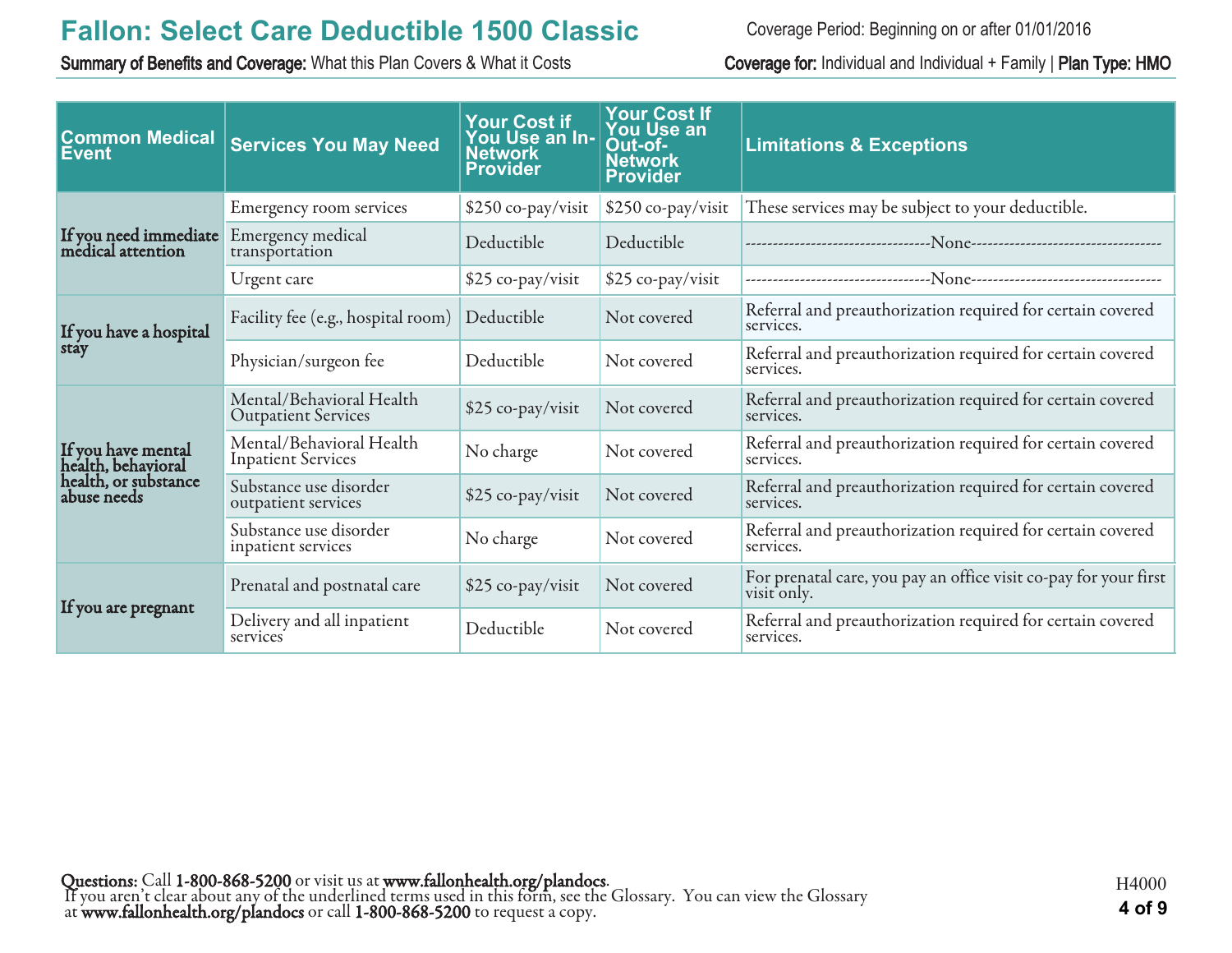Summary of Benefits and Coverage: What this Plan Covers & What it Costs Coverage for: Individual and Individual + Family | Plan Type: HMO

Coverage Period: Beginning on or after 01/01/2016

| <b>Common Medical</b><br>Event                                          | <b>Services You May Need</b> | <b>Your Cost if</b><br>You Use an In-<br><b>Network</b><br>Provider | <b>Your Cost If</b><br><b>You Use an</b><br>Out-of-<br><b>Network</b><br><b>Provider</b> | <b>Limitations &amp; Exceptions</b>                                                                                                                             |
|-------------------------------------------------------------------------|------------------------------|---------------------------------------------------------------------|------------------------------------------------------------------------------------------|-----------------------------------------------------------------------------------------------------------------------------------------------------------------|
|                                                                         | Home health care             | Deductible                                                          | Not covered                                                                              | Referral and preauthorization required for certain covered<br>services.                                                                                         |
| If you need help<br>recovering or have<br>other special health<br>needs | Rehabilitation services      | \$25 co-pay/visit<br>in an office after<br>deductible               | Not covered                                                                              | Short-term physical and occupational therapy limited to 60<br>visits combined per year. Referral and preauthorization<br>required for certain covered services. |
|                                                                         | Habilitation services        | \$25 co-pay/visit<br>in an office after<br>deductible               | Not covered                                                                              | Referral and preauthorization required for certain covered<br>services.                                                                                         |
|                                                                         | Skilled nursing care         | Deductible                                                          | Not covered                                                                              | Up to 100 days per year. Referral and preauthorization<br>required for certain covered services.                                                                |
|                                                                         | Durable medical equipment    | 30% coinsurance<br>after deductible                                 | Not covered                                                                              | Referral and preauthorization required for certain covered<br>services.                                                                                         |
|                                                                         | Hospice service              | Deductible                                                          | Not covered                                                                              | Referral and preauthorization required for certain covered<br>services.                                                                                         |
|                                                                         | Eye exam                     | No charge                                                           | Not covered                                                                              | Routine eye exams are limited to one per 12 month period.                                                                                                       |
| If your child needs<br>dental or eye care                               | Glasses                      | Not covered                                                         | Not covered                                                                              |                                                                                                                                                                 |
|                                                                         | Dental check up              | No charge                                                           | Not covered                                                                              | Dental check ups are limited to two per 12 month period.                                                                                                        |

#### **Excluded Services & Other Covered Services:**

**Services Your Plan Does NOT Cover** (This isn't a complete list. Check your policy or plan document for other excluded services.)

| $\bullet$ Acupuncture         | • Hearing Aids (over the age of $21$ )                | • Private-Duty Nursing |
|-------------------------------|-------------------------------------------------------|------------------------|
| • Cosmetic Surgery            | $\bullet$ Long-Term Care                              | • Routine Foot Care    |
| $\bullet$ Dental Care (Adult) | Non-Emergency Care When Traveling<br>Outside the U.S. |                        |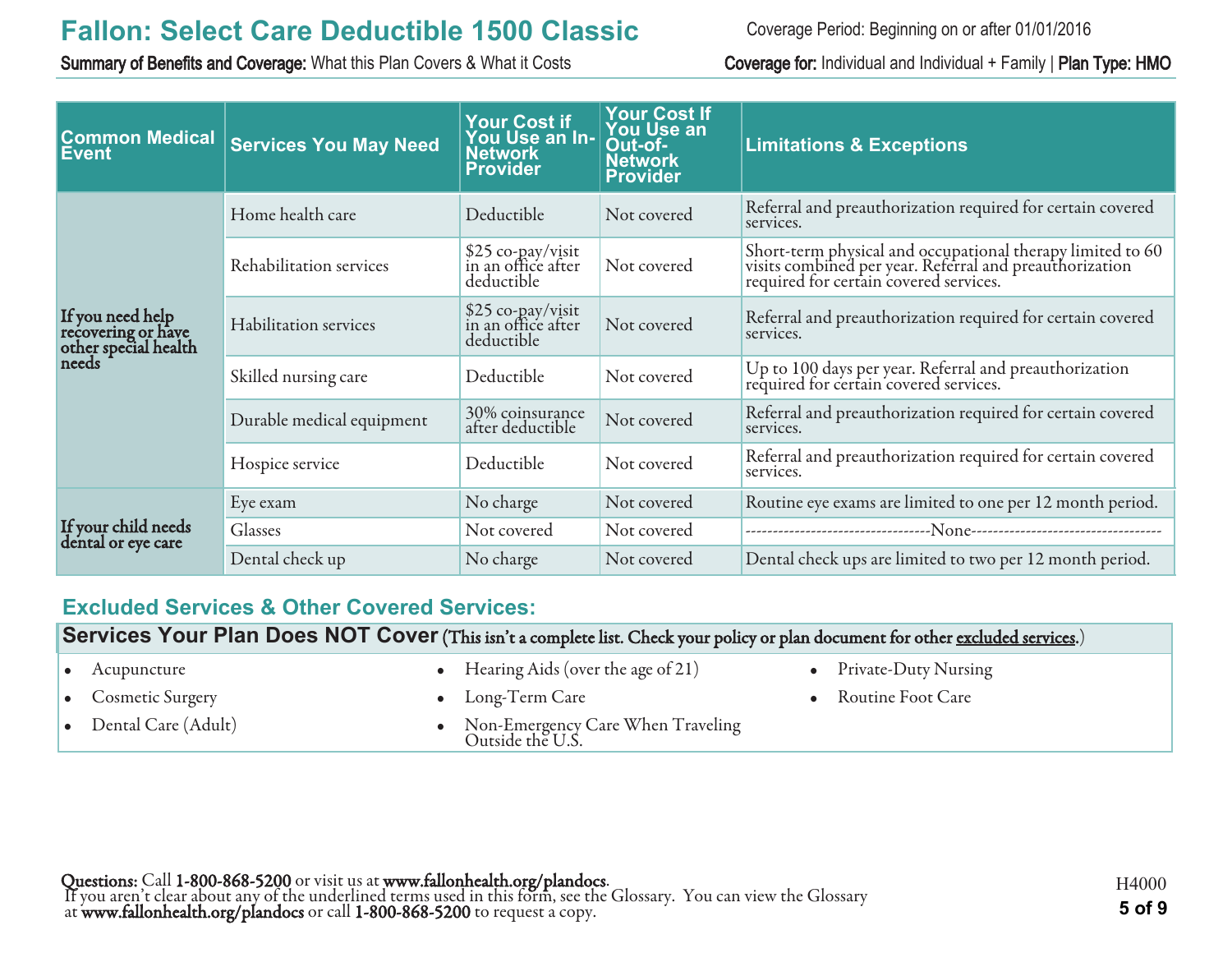Summary of Benefits and Coverage: What this Plan Covers & What it Costs Coverage for: Individual and Individual + Family | Plan Type: HMO

#### **Excluded Services & Other Covered Services:**

| Other Covered Services (This isn't a complete list. Check your policy or plan document for other covered services and your costs for these<br>services.) |                          |  |                                                        |  |                             |
|----------------------------------------------------------------------------------------------------------------------------------------------------------|--------------------------|--|--------------------------------------------------------|--|-----------------------------|
|                                                                                                                                                          | <b>Abortion Services</b> |  | • Chiropractic Care (limited to 12 visits per<br>year) |  | Routine Eye Care (Adult)    |
|                                                                                                                                                          | <b>Bariatric Surgery</b> |  | • Infertility Treatment                                |  | <b>Weight Loss Programs</b> |

#### **Your Rights to Continue Coverage:**

If you lose coverage under the plan, then, depending upon the circumstances, Federal and State laws may provide protections that allow you to keep health coverage. Any such rights may be limited in duration and will require you to pay a premium, which may be significantly higher than the premium you pay while covered under the plan. Other limitations on your rights to continue coverage may also apply. For more information on your rights to continue coverage, contact the plan at 1-800-868-5200. You may also contact your state insurance department, the U.S. Department of Labor, Employee Benefits Security Administration at 1-866-444-3272 or www.dol.gov/ebsa, or the U.S. Department of Health and Human Services at 1-877-267-2323 x61565 or www.cciio.cms.gov.

#### **Your Grievance and Appeals Rights:**

If you have a complaint or are dissatisfied with a denial of coverage for claims under your plan, you may be able to appeal or file a grievance. For questions about your rights, this notice, or assistance, you can contact: Fallon Community Health Plan, Member Appeals and Grievances Department, 10 Chestnut Street, Worcester, MA, 01608, 1-800-868-5200, ext. 69950, grievance@fchp.org. You may also contact your state insurance department at Massachusetts Division of Insurance Consumer Service Section 1-617-521-7794. Additionally, a consumer assistance program can help file your appeal. Contact Health Care for All, 30 Winter St., Ste. 1004, Boston, MA, 02108, 1-800-272-4232, www.massconsumerassistance.org. Group members may also contact the Department of Labor's Employee Benefits Security Administration at 1-866-444-EBSA (3272) or www.dol.gov/ebsa/healthreform.

### **Does this Coverage Meet the Minimum Value Standard?**

The Affordable Care Act establishes a minimum value standard of benefits of a health plan. The minimum value standard is 60% (actuarial value). This health coverage does meet the minimum value standard for the benefits it provides.

Questions: Call 1-800-868-5200 or visit us at www.fallonhealth.org/plandocs. If you aren't clear about any of the underlined terms used in this form, see the Glossary. You can view the Glossary at www.fallonhealth.org/plandocs or call 1-800-868-5200 to request a copy. **6 of 9**

H4000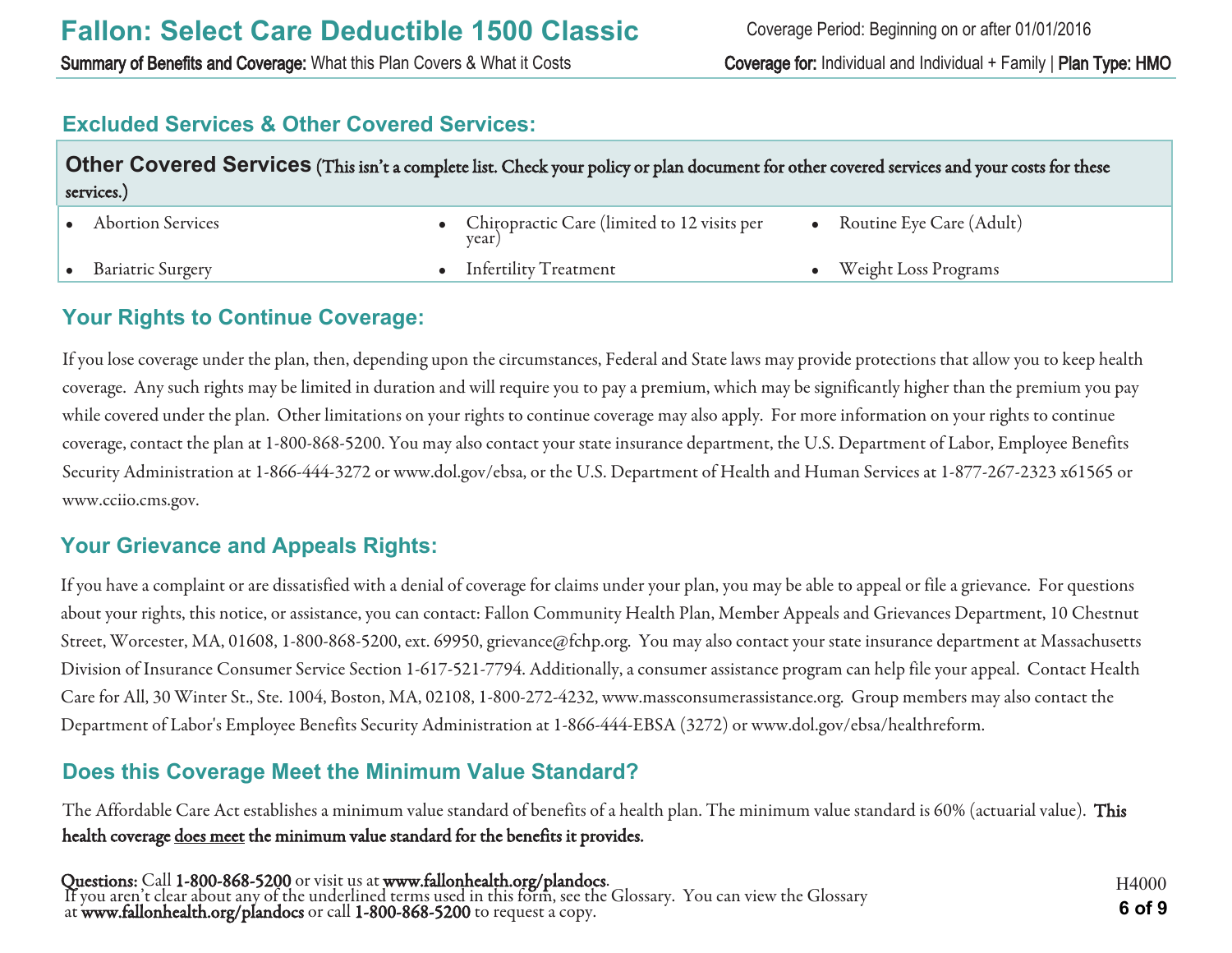Summary of Benefits and Coverage: What this Plan Covers & What it Costs Coverage for: Individual and Individual + Family | Plan Type: HMO

### **Does this Coverage Provide Minimum Essential Coverage?**

The Affordable Care Act requires most people to have health care coverage that qualifies as "minimum essential coverage". This plan or policy does provide minimum essential coverage.

#### **Language Access Services**

Spanish (Español): Para obtener asistencia en Español, llame al 1-800-868-5200.

–––––––––––––––––––To see examples of how this plan might cover costs for a sample medical situation, see the next page.–––––––––––––––––––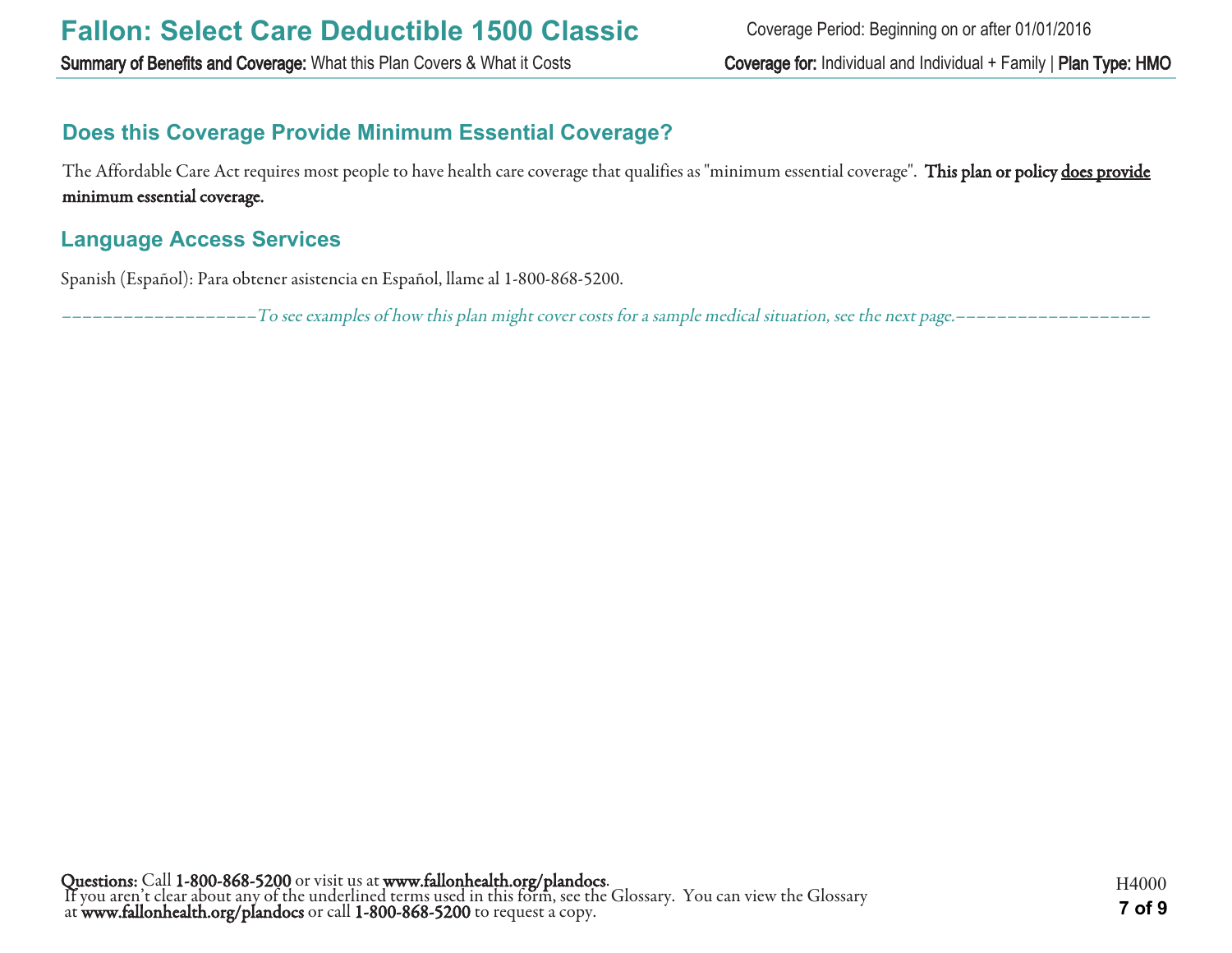### **About these Coverage Examples:**

These examples show how this plan might cover medical care in given situations. Use these examples to see, in general, how much financial protection a sample patient might get if they are covered under different plans.



Don't use these examples to estimate your actual costs under this plan. The actual care you receive will be different from these examples, and the cost of that care will also be different.

See the next page for important information about these examples.

### **Having a baby** (normal delivery)

- **Amount owed to providers: \$7,540**
- **Plan pays \$5,970**
- **Patient pays \$1,570**

#### **Sample care costs:**

| Hospital charges (mother)  | \$2,700 |
|----------------------------|---------|
| Routine obstetric care     | \$2,100 |
| Hospital charges (baby)    | \$900   |
| Anesthesia                 | \$900   |
| Laboratory tests           | \$500   |
| Prescriptions              | \$200   |
| Radiology                  | \$200   |
| Vaccines, other preventive | \$40    |
| Total                      | \$7,540 |
| <b>Patient pays:</b>       |         |
| Deductibles                | \$1,500 |
| Co-pays                    | \$40    |
| Co-insurance               | \$0     |
| Limits or exclusions       | \$30    |
| Total                      | \$1,570 |

### **Managing type 2 diabetes** (routine maintenance of a well-controlled condition)

- **Amount owed to providers: \$5,400**
- **Plan pays \$4300** F.
- **Patient pays \$1100**

#### **Sample care costs:**

| Prescriptions                  | \$2,900 |
|--------------------------------|---------|
| Medical Equipment and Supplies | \$1,300 |
| Office Visits and Procedures   | \$700   |
| Education                      | \$300   |
| Laboratory tests               | \$100   |
| Vaccines, other preventive     | \$100   |
| Total                          | \$5,400 |
|                                |         |
| <b>Patient pays:</b>           |         |
| Deductibles                    | \$140   |
| Co-pays                        | \$920   |

Limits or exclusions 540 Total \$1100

Coverage Period: Beginning on or after 01/01/2016

#### Coverage Examples Coverage for: Individual and Individual + Family | Plan Type: HMO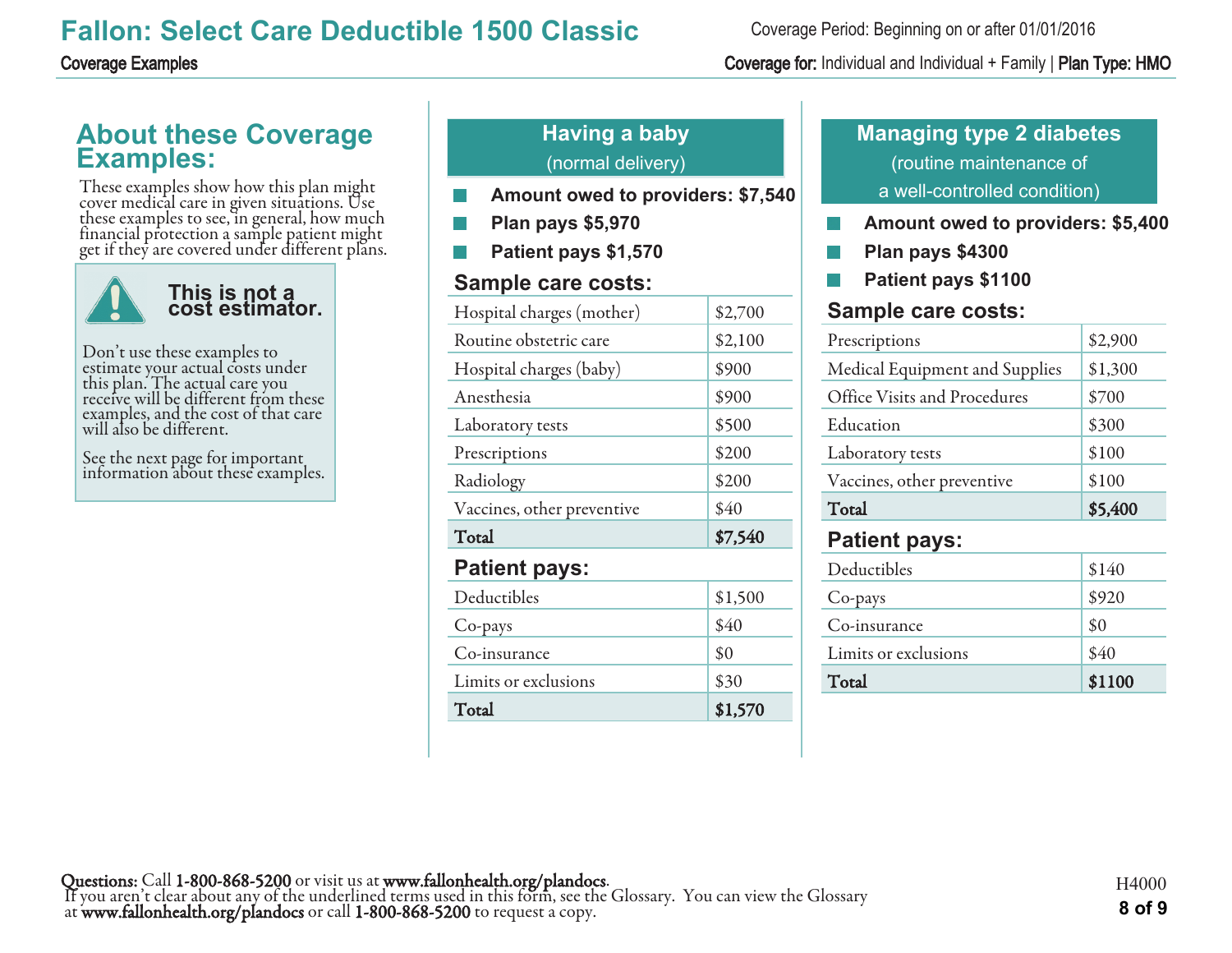Coverage Period: Beginning on or after 01/01/2016

Coverage Examples Coverage for: Individual and Individual + Family | Plan Type: HMO

# **Questions and answers about the Coverage Examples:**

#### **What are some of the assumptions behind the Coverage Examples?**

- Costs don't include **premiums**.
- Sample care costs are based on national averages supplied by the U.S. Department of Health and Human Services, and aren't specific to a particular geographic area or health plan.
- The patient's condition was not an excluded or preexisting condition.
- All services and treatments started and ended in the same coverage period.
- There are no other medical expenses for any member covered under this plan.
- Out-of-pocket expenses are based only on treating the condition in the example.
- The patient received all care from in-network **providers**. If the patient had received care from out-of-network **providers**, costs would have been higher.

#### **What does a Coverage Example show?**

For each treatment situation, the Coverage Example helps you see how **deductibles**, copayments, and co-insurance can add up. It also helps you see what expenses might be left up to you to pay because the service or treatment isn't covered or payment is limited.

#### **Does the Coverage Example predict my own care needs?**

**x** No. Treatments shown are just examples. The care you would receive for this condition could be different based on your doctor's advice, your age, how serious your condition is, and many other factors.

#### **Does the Coverage Example predict my future expenses?**

**×** No. Coverage Examples are not cost estimators. You can't use the examples to estimate costs for an actual condition. They are for comparative purposes only. Your own costs will be different depending on the care you receive, the prices your **providers** charge, and the reimbursement your health plan allows.

#### **Can I use Coverage Examples to compare plans?**

**<u>Yes.</u>** When you look at the Summary of Benefits and Coverage for other plans, you'll find the same Coverage Examples. When you compare plans, check the "Patient Pays" box in each example. The smaller that number, the more coverage the plan provides.

#### **Are there other costs I should consider when comparing plans?**

Yes. An important cost is the **premium** you pay. Generally, the lower your **premium**, the more you'll pay in out-of-pocket costs, such as co-payments, deductibles, and coinsurance. You should also consider contributions to accounts such as health savings accounts (HSAs), flexible spending arrangements (FSAs) or health reimbursement accounts (HRAs) that help you pay out-of-pocket expenses.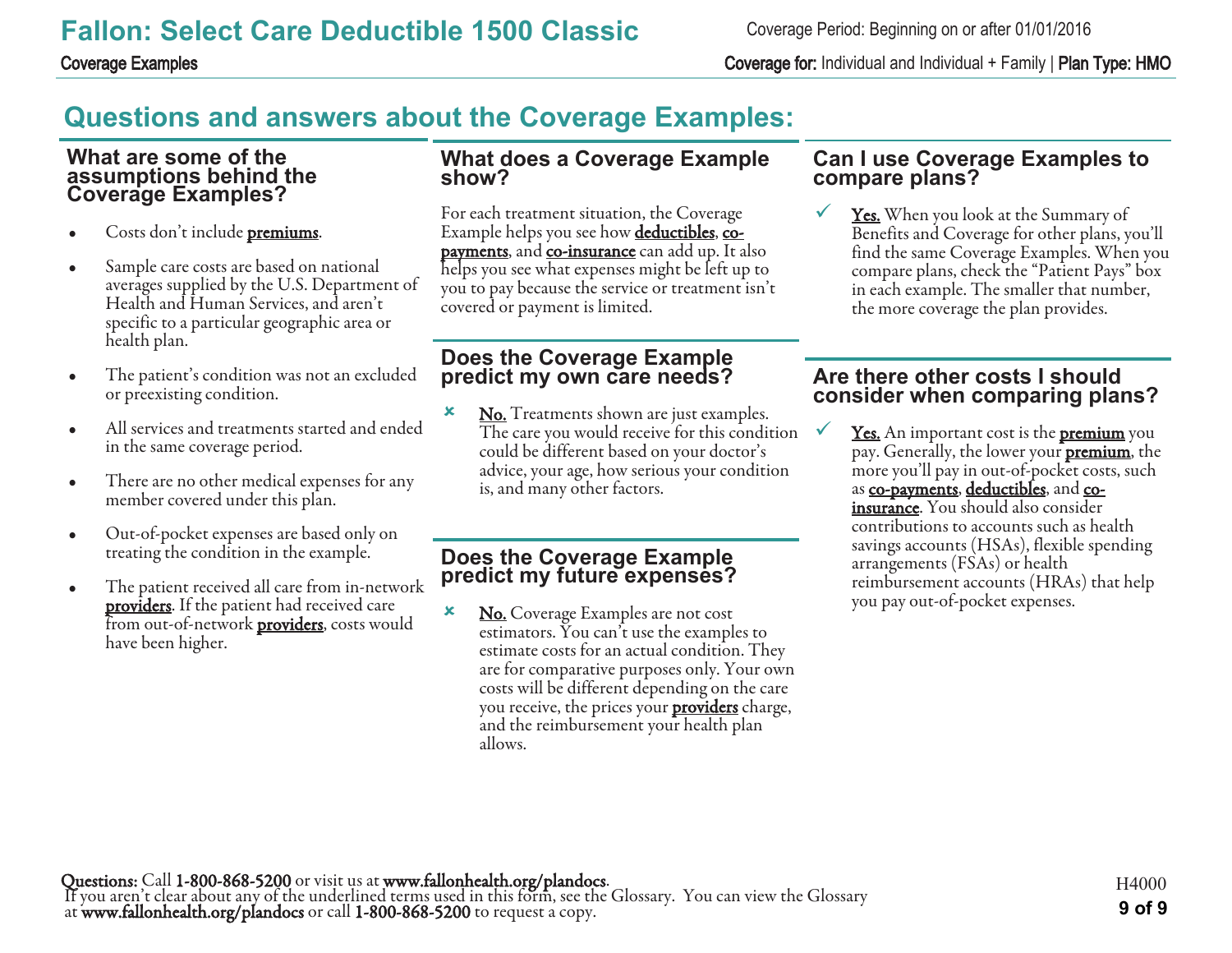

# **Select Care** Deductible 1500 Classic

Benefit Summary—Benefits effective January 1, 2016 and beyond

### The Fallon difference

With Select Care Deductible 1500 Classic, you get everything you need to live a healthy life. This plan features comprehensive medical benefits for lower monthly premiums and slightly higher out-ofpocket expenses compared to our other plans. Your monthly premiums are reduced further through the use of an annual deductible for certain services. Plus, you get: services. Plus, you get:

- A fitness reimbursement of up to \$150 that can<br>be used for gym memberships at the gym of your choice with no limitations, school and town sports fees, home fitness equipment, exercise classes, ski lift tickets, and more!
- \$0 copayments for routine physical exams and<br>other preventive services including mammogram other preventive services, including mammograms,
- **SO copayments for routine annual eye exams**<br> **Bedi Dantel up to ana 40 included**
- Pedi-Dental up to age 19 included.
- Nurse Connect A free 24/7 nurse call line
- Member discounts on products and services to<br>keep you healthy and features you won't find anywhere else. anywhere else.

With Select Care Deductible 1500 Classic, you can choose to get your care from doctors, specialists, hospitals and health care facilities in the Select Care network. You can be seen at physician practices, community hospitals and medical facilities across Massachusetts and Southern New Hampshire, giving you a wide choice of health care providers. For a complete list of Select Care providers, visit  $\frac{1}{2}$  For a contract Care provider  $\frac{1}{2}$  contract  $\frac{1}{2}$  contract  $\frac{1}{2}$  contract  $\frac{1}{2}$  contract  $\frac{1}{2}$  contract  $\frac{1}{2}$  contract  $\frac{1}{2}$  contract  $\frac{1}{2}$  contract  $\frac{1}{2}$  contract  $\frac{1}{2}$  c the "Find a Doctor" tool on fallonhealth.org.

**Choosing a primary care provider (PCP)**<br>Your relationship with your PCP is very important because he or she will work with Fallon to provide or arrange most of your care. As a member of Select Care Deductible 1500 Classic, you must select a PCP. To do this, just complete the section on your Fallon membership enrollment form. If you need help choosing a PCP, please visit the "Find a Doctor" tool on fallonhealth.org or call Customer Service. Service.

Obtaining specialty care<br>When you want to visit a specialist, talk with your PCP first. He or she will help arrange specialty care for you. The following services do not require a referral when you see a provider in the Select Care network: routine obstetrics/gynecology care, screening eye exams and behavioral health services. For more information on referral procedures for specialty services, consult your Select Care Member Handbook/Evidence of Coverage. Coverage.

**Emergency medical care**<br>Emergency services do not require referral or authorization. When you have an emergency medical condition, you should go to the nearest emergency department or call your local emergency communications system (police, fire department or 911). For more information on emergency benefits and plan procedures for emergency services, consult your Select Care emergency services, consult your service care.<br>Member Handbook/Evidence of Coverage Member Handbook/Evidence of Coverage.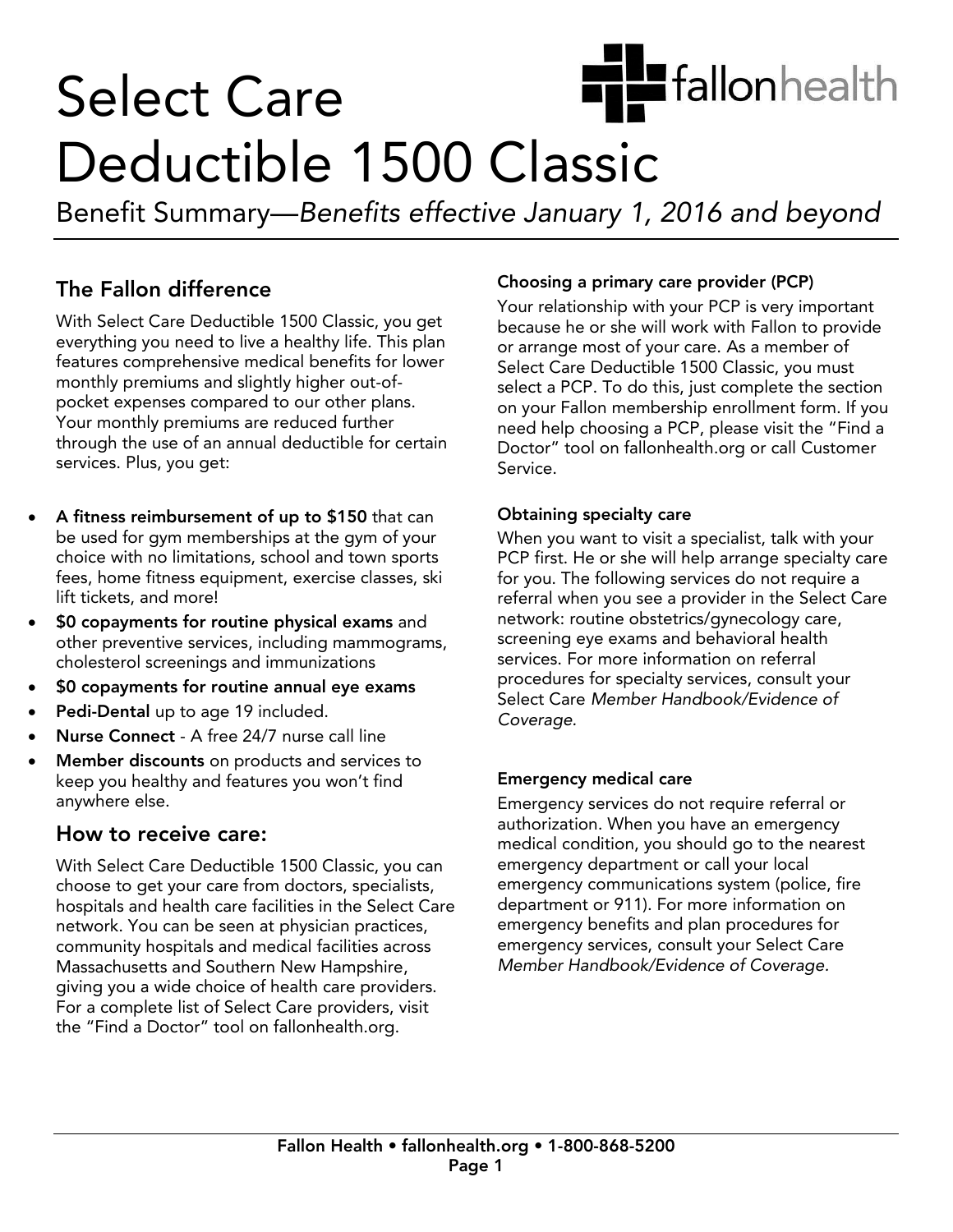| <b>Plan specifics</b>                                                                                                                                                                                                                                                                         |                                       |
|-----------------------------------------------------------------------------------------------------------------------------------------------------------------------------------------------------------------------------------------------------------------------------------------------|---------------------------------------|
| <b>Benefit period</b>                                                                                                                                                                                                                                                                         |                                       |
| The benefit period, sometimes referred to as a "benefit year," is the 12-month<br>span of plan coverage, and the time during which the deductible, out-of-pocket<br>maximum and specific benefit maximums accumulate.                                                                         | Varies by employer                    |
| Deductible                                                                                                                                                                                                                                                                                    |                                       |
| A deductible is the amount of allowed charges you pay per benefit period<br>before payment is made by the plan for certain covered services. The amount<br>that is put toward your deductible is calculated based on the allowed charge or<br>the provider's actual charge-whichever is less. | \$1,500 individual<br>\$3,000 family  |
| <b>Embedded deductible</b>                                                                                                                                                                                                                                                                    |                                       |
| Please note that once any one member in a family accumulates \$1,500 of<br>services that are subject to the family deductible, that individual member's<br>deductible is considered met, and that family member will receive benefits for<br>covered services less any applicable copayments. | \$1,500                               |
| Deductible carryover                                                                                                                                                                                                                                                                          |                                       |
| Any deductible amount that is incurred by the member for services rendered<br>during the last three months of the benefit period will be applied toward the<br>deductible for the next benefit period. Deductible amounts are incurred as of<br>the date of the service.                      | Included                              |
| Out-of-pocket maximum                                                                                                                                                                                                                                                                         |                                       |
| The out-of-pocket maximum is the total amount of deductible, coinsurance and<br>copayments you are responsible for in a benefit period. The out-of-pocket<br>maximum also does not include your premium charge or any amounts you pay<br>for services that are not covered by the plan.       | \$6,850 individual<br>\$13,700 family |
| <b>Benefits</b>                                                                                                                                                                                                                                                                               | Your cost                             |
| <b>Office</b>                                                                                                                                                                                                                                                                                 |                                       |
| Routine physical exams (according to MHQP preventive guidelines)                                                                                                                                                                                                                              | \$0                                   |
| Office visits (primary care provider)                                                                                                                                                                                                                                                         | \$25 per visit                        |
| Office visits (specialist)                                                                                                                                                                                                                                                                    | \$40 per visit                        |
| Office visits (limited service clinics, e.g., Minute Clinic)                                                                                                                                                                                                                                  | \$25 per visit                        |
| Routine eye exams (one every 12 months)                                                                                                                                                                                                                                                       | \$0                                   |
| Short-term rehabilitative services (60 visits per benefit period)                                                                                                                                                                                                                             | \$25 per visit<br>after deductible    |
| Prenatal care                                                                                                                                                                                                                                                                                 | \$25 first visit only                 |
| Preventive services<br>Tests, immunizations and services geared to help screen for diseases and<br>improve early detection when symptoms or diagnosis are not present                                                                                                                         | Covered in full                       |
| Diagnostic services (lab services)<br>Tests and services that are intended to diagnose or check the status of a disease<br>or condition                                                                                                                                                       | Covered in full                       |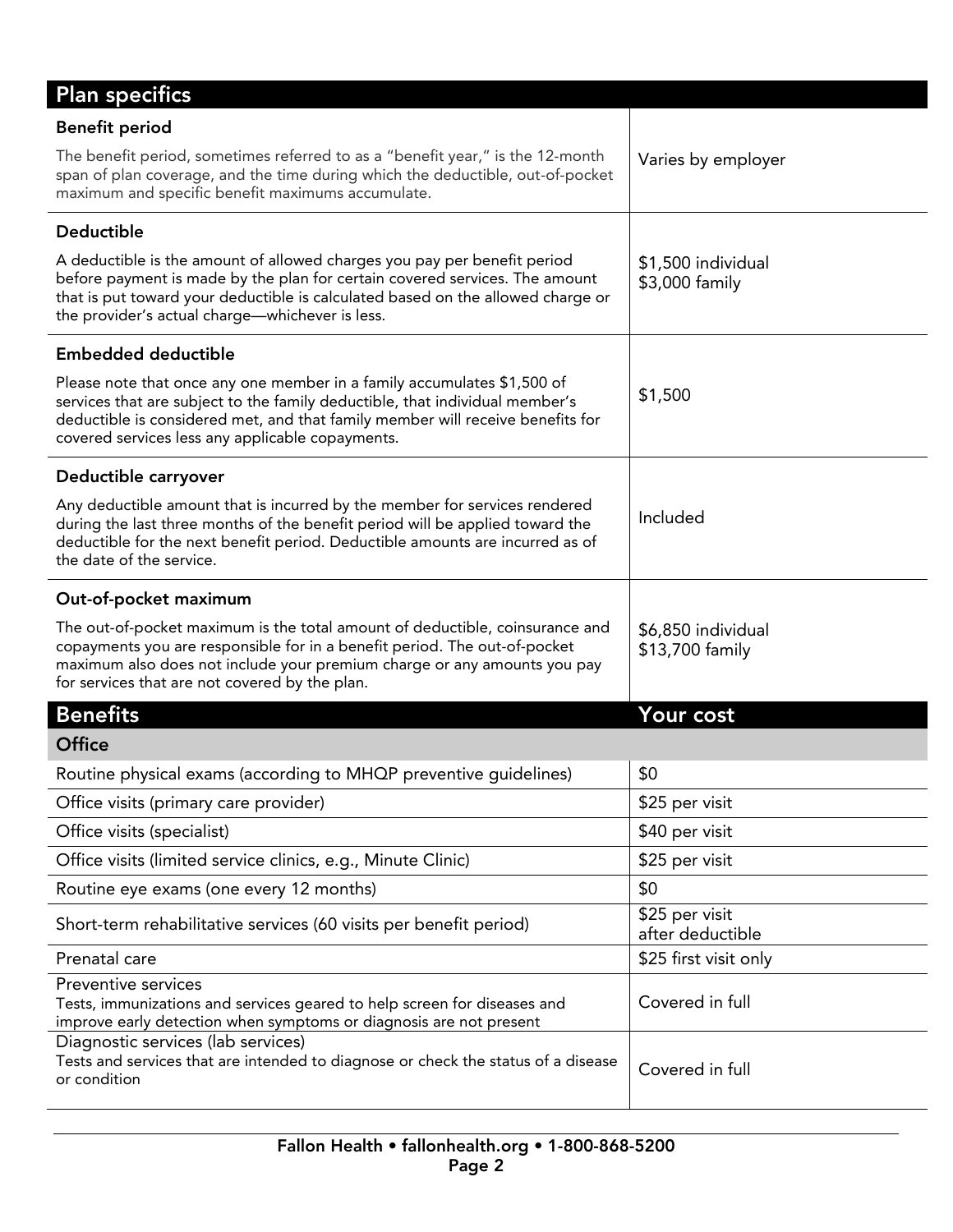|                                                                                                                                                                                                               | Your cost                                        |
|---------------------------------------------------------------------------------------------------------------------------------------------------------------------------------------------------------------|--------------------------------------------------|
| <b>Benefits</b>                                                                                                                                                                                               |                                                  |
| Diagnostic services (non-lab services)<br>Tests and services that are intended to diagnose, check the status of, or treat a<br>disease or condition                                                           | Covered in full<br>after deductible              |
| Imaging (CAT, PET, MRI, Nuclear Cardiology)                                                                                                                                                                   | Covered in full<br>after deductible              |
| Chiropractic care (12 visits per benefit period)                                                                                                                                                              | \$25 per visit                                   |
| <b>Prescriptions</b>                                                                                                                                                                                          |                                                  |
| Please note: Specialty medication that falls under the medical benefit will<br>apply towards your deductible. For more information, please contact<br>Fallon's Customer Service Department at 1-800-868-5200. | Tier 1/Tier 2/Tier 3/ Tier 4                     |
| Prescription drugs, insulin and insulin syringes                                                                                                                                                              | \$5/\$20/\$40/\$75<br>(30-day supply)            |
| Generic contraceptives and contraceptive devices                                                                                                                                                              | \$0<br>(30-day supply)                           |
| Brand contraceptives with no generic equivalent (prior authorization<br>required)                                                                                                                             | With prior authorization: \$0<br>(30-day supply) |
| Brand contraceptives with a generic equivalent (prior authorization<br>required)                                                                                                                              | Tier 3: \$40<br>Tier 4: \$75<br>(30-day supply)  |
| Prescription medication refills obtained through the mail order program                                                                                                                                       | \$10/\$40/\$80/\$225<br>(90-day supply)          |
| Prilosec OTC, Prevacid 24HR, omeprazole OTC (prescription required)                                                                                                                                           | \$5                                              |
| Inpatient hospital services                                                                                                                                                                                   |                                                  |
| Room and board in a semiprivate room (private when medically<br>necessary)                                                                                                                                    | Covered in full<br>after deductible              |
| Physicians' and surgeons' services                                                                                                                                                                            | Covered in full<br>after deductible              |
| Physical and respiratory therapy                                                                                                                                                                              | Covered in full<br>after deductible              |
| Intensive care services                                                                                                                                                                                       | Covered in full<br>after deductible              |
| Maternity care                                                                                                                                                                                                | Covered in full<br>after deductible              |
| Same-day surgery                                                                                                                                                                                              |                                                  |
| Same-day surgery in a hospital outpatient or ambulatory care setting                                                                                                                                          | Covered in full<br>after deductible              |
| <b>Emergencies</b>                                                                                                                                                                                            |                                                  |
| Emergency room visit                                                                                                                                                                                          | \$250 copayment<br>(waived if admitted           |
| <b>Skilled nursing</b>                                                                                                                                                                                        |                                                  |
| Skilled care in a semiprivate room                                                                                                                                                                            | Covered in full after deductible                 |
| Eallon Health • fallonhealth org • 1-800-868-5200                                                                                                                                                             |                                                  |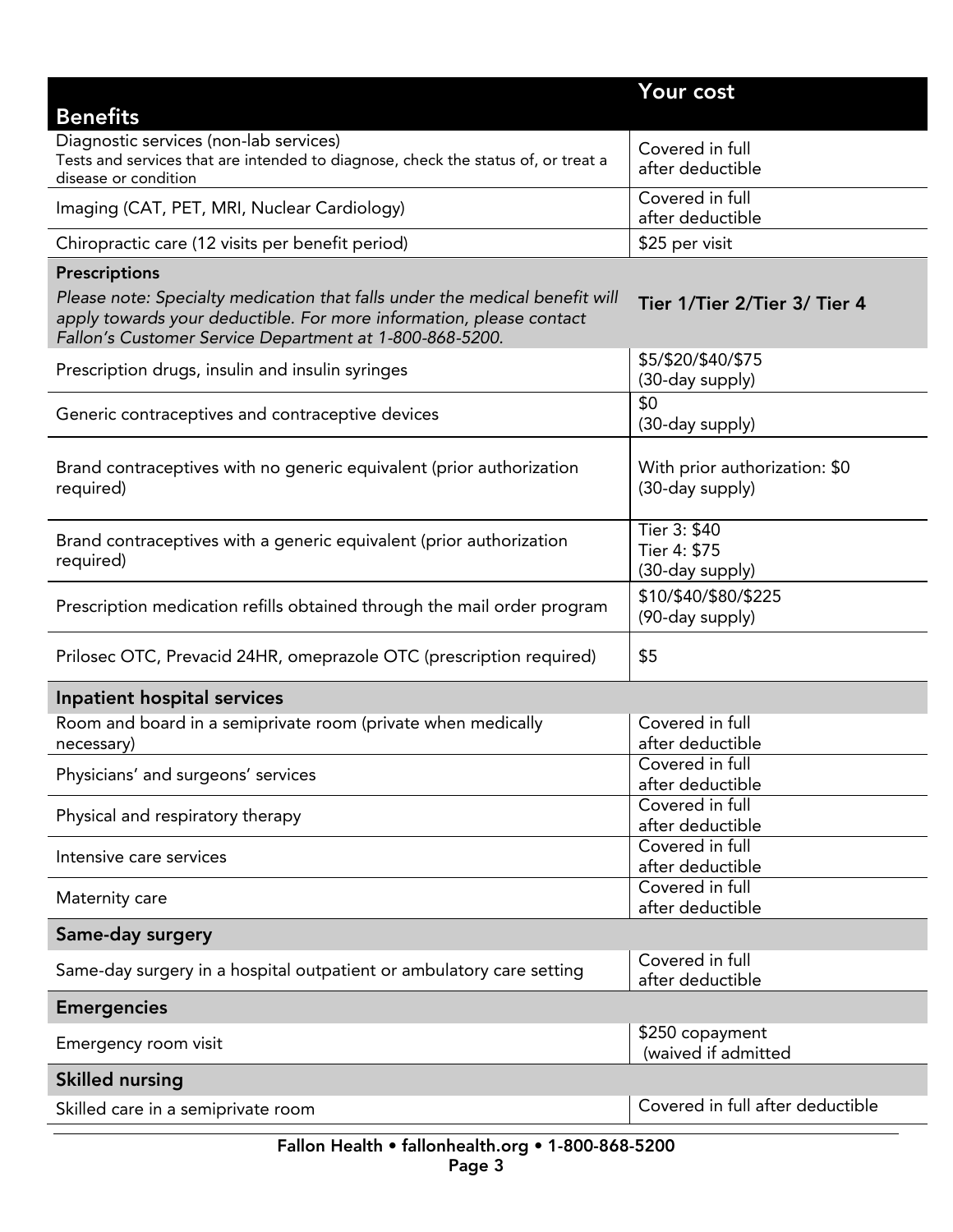| <b>Benefits</b>                                                                                                                                                                                                                                                                                                                                                               | Your cost                           |
|-------------------------------------------------------------------------------------------------------------------------------------------------------------------------------------------------------------------------------------------------------------------------------------------------------------------------------------------------------------------------------|-------------------------------------|
| Substance abuse                                                                                                                                                                                                                                                                                                                                                               |                                     |
| Office visits                                                                                                                                                                                                                                                                                                                                                                 | \$25 per visit                      |
| Detoxification in an inpatient setting                                                                                                                                                                                                                                                                                                                                        | Covered in full                     |
| Rehabilitation in an inpatient setting                                                                                                                                                                                                                                                                                                                                        | Covered in full                     |
| <b>Mental health</b>                                                                                                                                                                                                                                                                                                                                                          |                                     |
| Office visits                                                                                                                                                                                                                                                                                                                                                                 | \$25 per visit                      |
| Services in a general or psychiatric hospital                                                                                                                                                                                                                                                                                                                                 | Covered in full                     |
| <b>Other health services</b>                                                                                                                                                                                                                                                                                                                                                  |                                     |
| Skilled home health care services                                                                                                                                                                                                                                                                                                                                             | Covered in full<br>after deductible |
| Durable medical equipment                                                                                                                                                                                                                                                                                                                                                     | 30% coinsurance<br>after deductible |
| Medically necessary ambulance services                                                                                                                                                                                                                                                                                                                                        | Covered in full<br>after deductible |
| <b>Value-added features</b>                                                                                                                                                                                                                                                                                                                                                   |                                     |
| It Fits!, an annual benefit period fitness reimbursement (including school<br>and town sports programs, gym memberships, home fitness equipment, Weight<br>Watchers®, aerobics, Pilates and yoga classes)                                                                                                                                                                     | \$150 individual<br>\$150 family    |
| The Healthy Health Plan!, a program that allows you to enroll in a<br>customized action health plan that may include regular health coaching,<br>wellness workshops, interactive tools and more!                                                                                                                                                                              | Included                            |
| Oh Baby!, a program that provides prenatal vitamins, a convertible car<br>seat, breast pump and other "little extras" for expectant parents-all at<br>no additional cost.                                                                                                                                                                                                     | Included                            |
| Fallon Smart Shopper Transparency tool and incentive program                                                                                                                                                                                                                                                                                                                  | Included                            |
| Free 24/7 nurse call line                                                                                                                                                                                                                                                                                                                                                     | Included                            |
| Free chronic care management                                                                                                                                                                                                                                                                                                                                                  | Included                            |
| Free stop-smoking program                                                                                                                                                                                                                                                                                                                                                     | Included                            |
| Member discount program                                                                                                                                                                                                                                                                                                                                                       | Included                            |
| Free online access to health and wellness encyclopedia                                                                                                                                                                                                                                                                                                                        | Included                            |
| CVS Caremark ExtraCare Health Card - provides 20% discount on<br>CVS/pharmacy- brand health related items.                                                                                                                                                                                                                                                                    | Included                            |
| <b>Exclusions</b>                                                                                                                                                                                                                                                                                                                                                             |                                     |
| Hearing aids and the evaluation for a hearing aid (for age 22 and above)<br>Long-term rehabilitative services<br>Nonprescription drugs and vitamins<br>Cosmetic surgery<br>Experimental procedures or services that are not generally accepted medical practice<br>Dental services not described in the Select Care Member Handbook/Evidence of Coverage<br>Routine foot care |                                     |

Custodial confine <u>configuration</u>